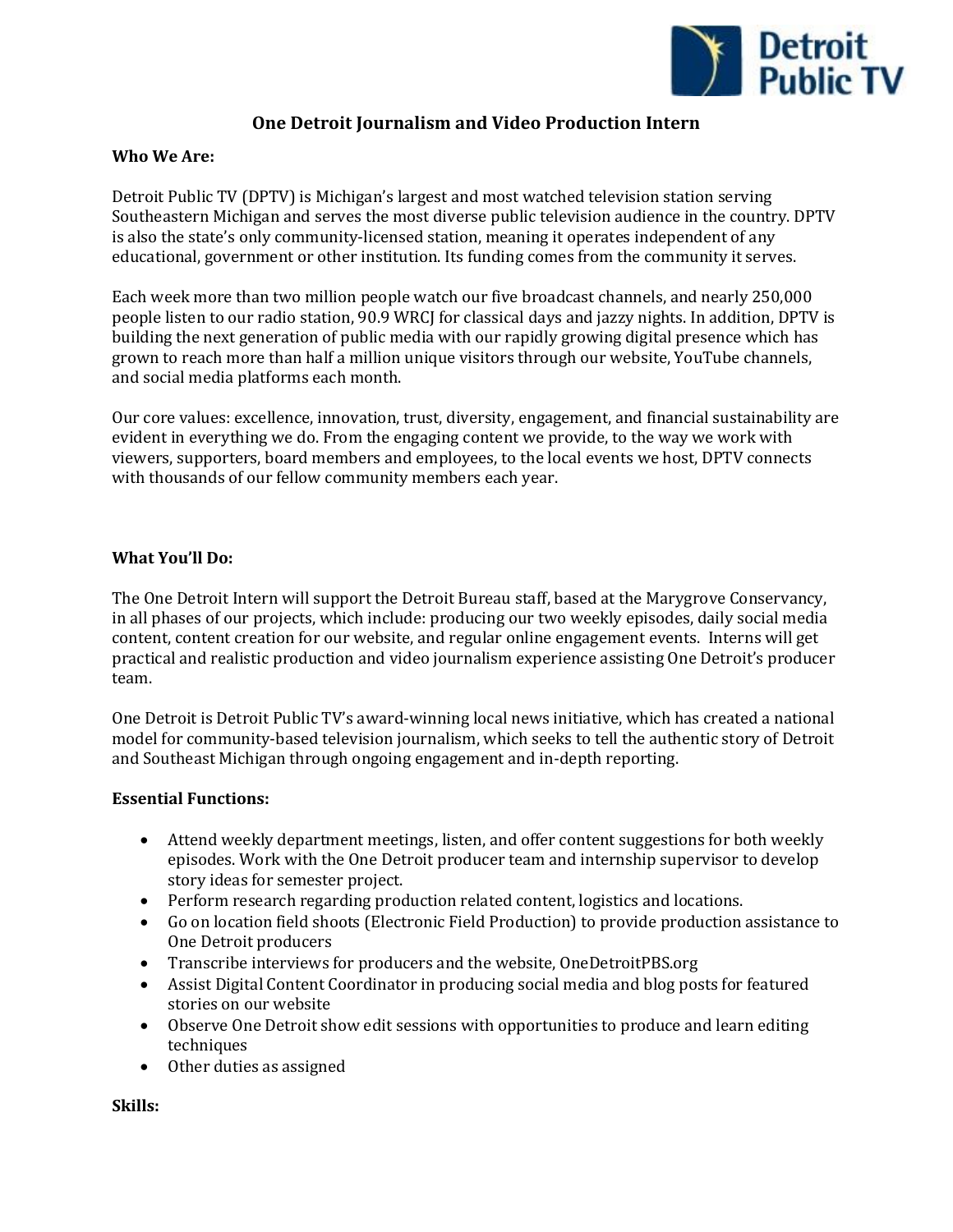- Excellent oral, written, and organizational skills
- Familiarity with Microsoft Word, Excel, Outlook, Adobe Premiere Pro and Media Encoder
- Excellent online research skills
- General sense of administrative management Familiarity with television production preferred

# **Qualifications:**

- Enrollment in a university or vocational tech training program or recent graduate
- Pursuing broadcasting, film, video production, telecommunications, communications/journalism, or business/marketing degree preferred
- Ability and willingness to work approximately 20 hours per week, minimum 3 day

## **What You'll Get:**

- Opportunities to participate in personal and professional development programs.
- Opportunities to serve our mission and community.
- Great work environment.

### **Outcomes:**

At the conclusion of the internship, the intern will be able to:

- Media manage
- Gain familiarity with editing process/video prost production
- Understand video formats for television, online and mobile platforms
- Conceptualize, research, and pre-production of programs
- Prepare studio production materials including: rundowns, scripts, and equipment requirements
- Prepare promotional/community outreach elements

# **Intern applicants must be currently enrolled at a college or university, or have recently (within past 6 months) graduated with a relevant degree. The internship program is unpaid and focused on education and training.**

**How to Apply:** Send resume and cover letter to: [HumanResources@dptv.org](mailto:HumanResources@dptv.org) **Human Resources WTVS Detroit Public Television 1 Clover Court Wixom, MI 48393-2247** \*No telephone calls or third parties. Please include the title of the position in the subject line of the email.

Posting Date: